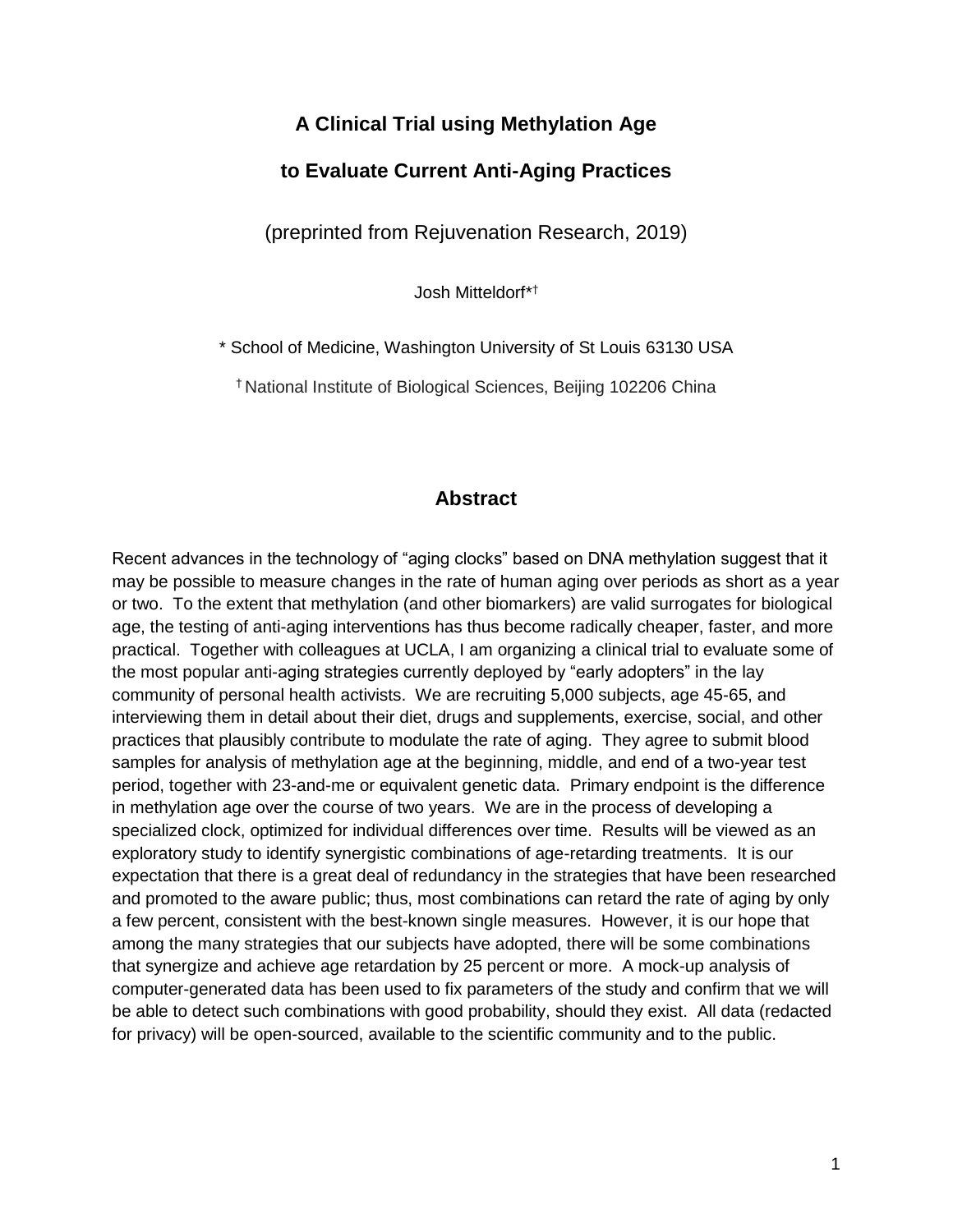# **Introduction**

In the body of this article, I will argue

- 1. That testing, more than development, is the bottleneck in the flow of knowledge about human anti-aging;
- 2. That single interventions are unlikely to afford major increments in life expectancy in humans;
- 3. That interactions among combinations of known anti-aging interventions are the most important unknown in the field;
- 4. That the daunting number of combinations may be addressed by enrolling large numbers of early adopters who are already using diverse combinations of strategies;
- 5. That the newest methylation clock, called "DNAm PhenoAge" has the potential to tell us which of these people are best succeeding in their quest to slow the aging clock;
- 6. That further optimization of this clock, specialized to the proposed application, is feasible; and
- 7. That exploratory data analysis can be used to identify the best combinations of known interventions that are already being deployed by members of the community which actively seeks to enhance their long-term health.

These ideas have been integrated into the design of a clinical trial based on collection of information about what well-informed and highly-motivated individuals are already doing to slow their own aging. We do not ask participants to do anything differently from what they are already doing; this is a clinical trial based on questionnaires and methylation testing only. The project has benefited from generous contributions of time and an in-kind donation from Zymo Research, which has agreed to provide methylation testing.

### **Background**

What strategy or combination of strategies has the most potential for extending human lifespan? In the past, answering this question with epidemiological studies has been enormously slow and expensive; hence we have relied on a patchwork of reasonable guesses, based on animal studies and biochemistry, rather than human epidemiology. To evaluate an aging intervention in humans would require treating a test group and identifying a comparable untreated control group. Then there is a long latency period before a small percentage of the control group dies of age-related disease and (if the treatment is effective), a smaller percentage of the test group dies during the same period. Statistical significance depends on the difference between the small mortality rates in these two groups. Only the subjects who die offer statistical information, while the much larger number who do not die are a cost of doing business.

*A numerical example will help you see why epidemiological studies of age-related*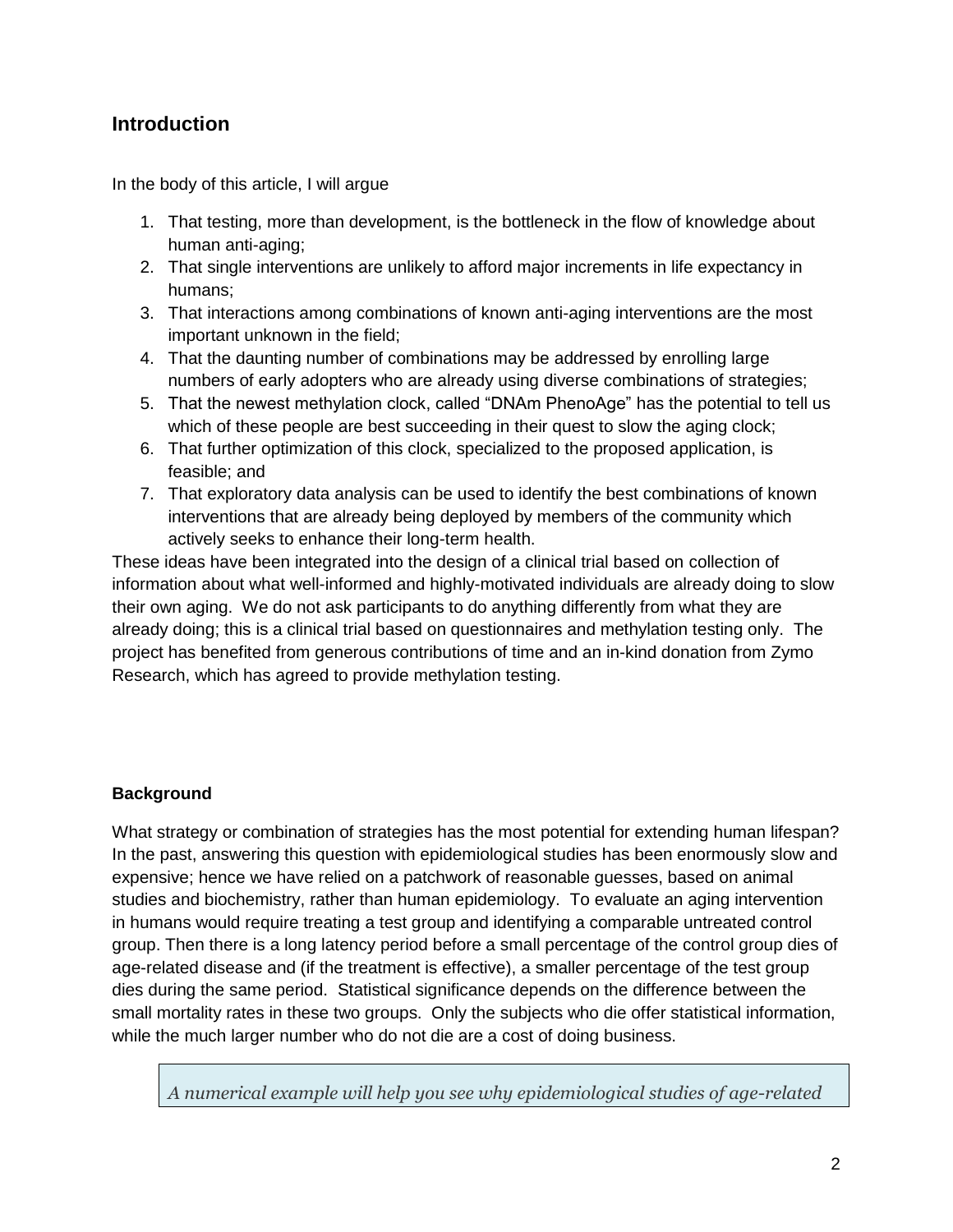*mortality are so slow and expensive. Suppose you start with 10,000 60-year- olds. You assign 5,000 to your test group and another 5,000 to your control group. If you wait 10 years, you expect 320 of the controls to die in that time. Suppose that your anti-aging treatment effectively slows the rate of aging decline by 20%. (You would certainly like to be able to detect effects of such magnitude.) The result would be that in the treated group, the expected number of people that die might be 255 instead of 320. The difference between 255 and 320 is marginally statistically significant by the standard criterion (p<0.05). The numbers 320 and 255 are averages, and in a real test the actual results would be larger or smaller than these averages. There is a 20% probability that the numbers in the test and control groups would be too close to detect a significant difference, which is to say that this study with this number of subjects would have an 80% chance of detecting the efficacy of your intervention.*

*Following 10,000 people for 10 years costs ~ \$100 million at an American medical school. One might reduce the numbers by starting with 75-year-olds rather than 60-year-olds, because the mortality rate of the control group is much higher, offering more statistical certainty. On the other hand, there are treatments that work for 60-year-olds that do not work for 75-year-olds, since it is easier to maintain a healthy condition than to restore health once it is lost.*

Given the prohibitive cost and time delays, epidemiological testing of any substantial number of treatment combinations has been out of the question. Hence anti-aging science has relied on a hierarchy of test animals, from yeast at the bottom of the pyramid to mice at the top. Only a few studies have been done with dogs, and just two replicates with Rhesus monkeys, the latter at enormous expense with marginal results [\[1,](#page-16-0) [2\]](#page-16-1).

Recent improvements in the accuracy of age estimation based on methylation offer the possibility of disruptive change in the way anti-aging treatments are evaluated. A much smaller test population is needed, because every subject contributes data, not just the ones who have died. The time required for the study is reduced from decades to years, and the cost is greatly reduced. It has been estimated [\[3\]](#page-16-2) that the time necessary for a study is reduced by a factor of ten and the cost by a factor of 100.

Methylation testing has not been used previously to evaluate any health intervention; there is evidence but yet no proof that treatments extending lifespan will tend to retard methylation age, or, conversely, that treatments that retard methylation age will tend to extend lifespan. Nevertheless, we have chosen to take a chance on an unproven test paradigm because the implications of a successful trial justify the risk. We regard the test as both a proof of principle that methylation testing can be used to evaluate anti-aging measures in humans, and as an exploratory study to identify promising combinations of measures already in use.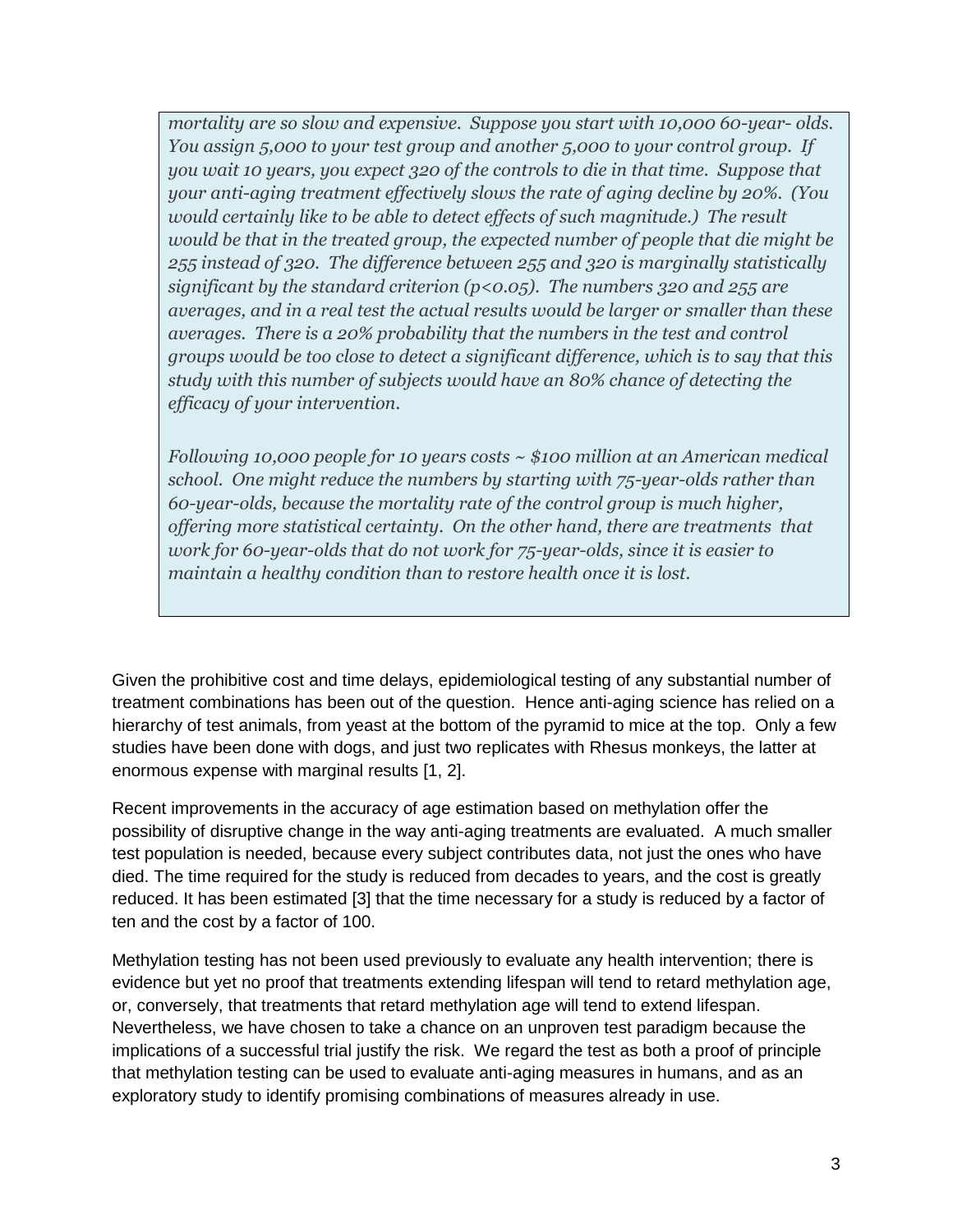### **Our test population**

A loose community already exists of thousands of people who identify as early adopters and are currently experimenting on themselves in the hope of extending their lifespans and healthspans. These people are generally well-informed regarding the latest research findings, but they have different belief systems, different information and different resources; hence there is a good deal of variation in their regimens of diet, exercise, supplements and prescription medications. We will be recruiting subjects from sources including the following:

- Longecity
- Gerontology Research Group
- Customer base of Life Extension Foundation
- Aging Matters, FoundMyFitness, Self-hacked, Rogue Health, and other blogs
- A4M, Rejuvenation Biotech, and RAADfest annual meetings

Optionally, individual profiles may be linked to genomic information. There is reason to believe that different subjects respond to medications, exercise and diet in different ways, and to the extent that this depends on genetic differences, the information might lay the foundation for a future science of individualized medicine [\[4\]](#page-16-3).

# **Testing, not development, is the bottleneck**

A great number of techniques have been discovered for extending lifespan in invertebrate animal models. A smaller but substantial number have been validated in rodents. Many of these have been tried in humans and are proven safe. A substantial database of these has been established at Geroprotectors.org [\[5\]](#page-16-4) With few exceptions, nothing is known about their long-term effects in humans. In addition, there are substances that have shown promise in small human trials that remain unexplored and unreproduced [\[6,](#page-16-5) [7\]](#page-16-6).

There exists a common perception that none of these will have dramatic effects on human lifespan, and that greater breakthroughs remain to be discovered. This may be true or not; we cannot know at present. If it is true, then any future discoveries will have to be validated in human testing before they are accepted into (preventive) medical practice. If the discovery is rather conventional, it is unlikely to produce paradigm-breaking results; on the other hand, if the idea were profoundly new and innovative, they will not be accepted without extensive testing, and conventional epidemiological testing would undoubtedly regard as prohibitively expensive for high-risk innovations. In either case, the ability to test for anti-aging benefits cheaply and quickly will be essential

The following is a partial list of treatments we have included in our questionnaire:

- Calorie restriction
- Various fasting schedules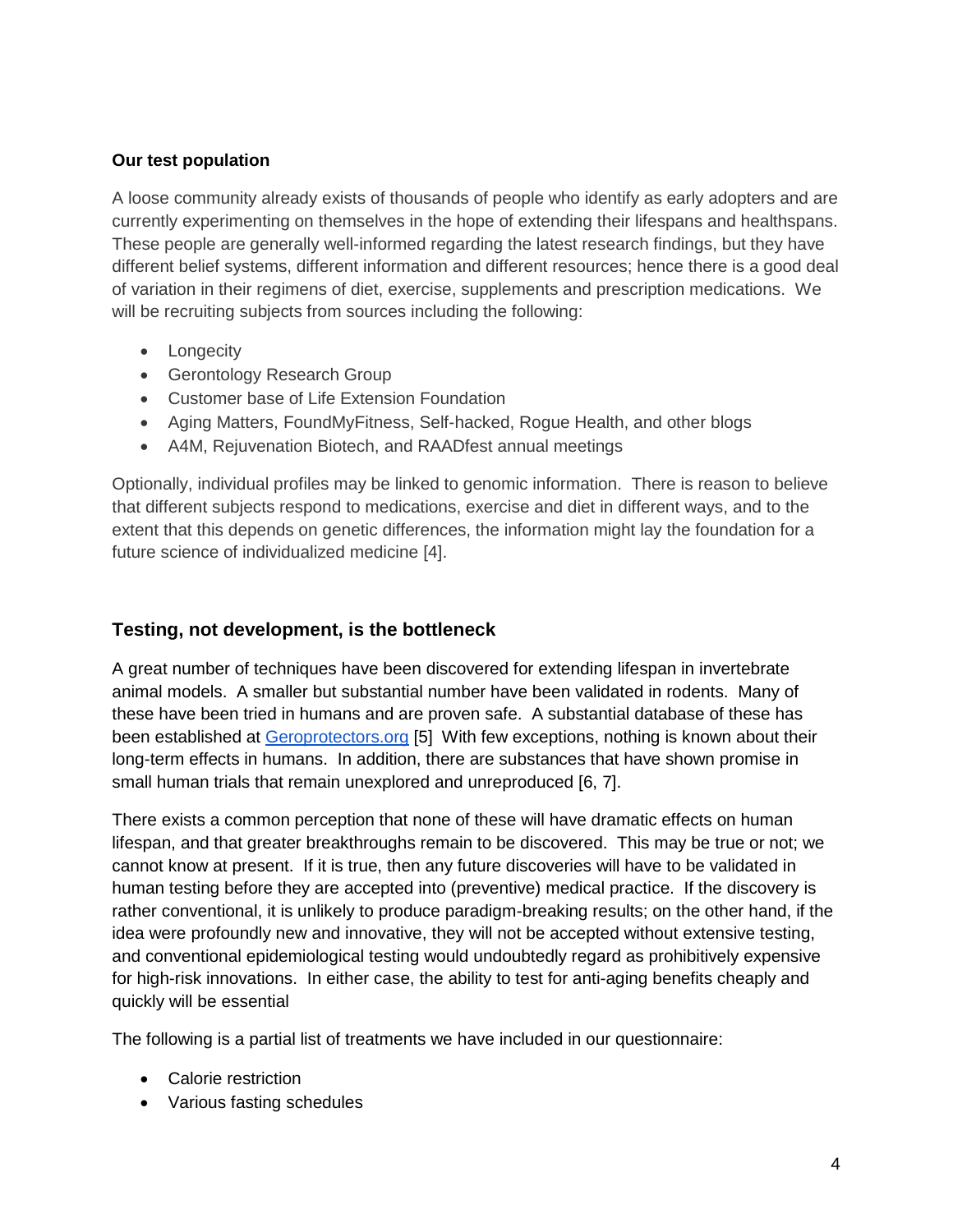- Various diet regimens including low-carb, low-protein, low-fat, vegetarian, high-fiber, Atkins-type, Mediterranean, paleo, and Pritikin
- Various exercise regimens, including aerobic, resistance training, interval training, and stretching
- Yoga, tai qi, meditation
- Family and work environments
- Prescription drugs, including metformin, rapamycin, statins, angiotensin inhibitors, and deprenyl
- NSAIDs
- Various vitamins
- Minerals, including Magnesium, Chromium, Zinc, Selenium, and Iodide
- Hormones and pre-hormones, including DHEA, melatonin, SAMe, CoQ10, pregnenolone, and NAC
- Herbs and supplements, including fish oil, ashwagandha, rhodiola, bacopa, mushroom derivatives, fo-ti, and ginseng

# **Combining treatments**

Many individual treatments are known that modestly extend lifespan in rodents and, presumably, in humans, but the interactions among these treatments have barely been explored. Most of the people in our sample group use many of these treatments, based on vague notions of bet-hedging and an un-articulated intuition that perhaps the benefits will be additive. But it is unlikely the benefits to add linearly; if they did, we would have seen by now some dramatic and obvious examples of age reversal. There is much redundancy among the mechanisms of action of the known interventions, so the underlying metabolic pathways tend to become saturated. Hence, our default expectation is that most combinations of treatments will offer little more benefit than any one of the treatments separately.

But more rarely, we may find pairs of interactions that synergize; in other words, in a few cases we might expect that the mean life extension from two treatments A and B is equal to or even greater than the sum  $A + B$  of the benefits from the treatments separately. For example, rapamycin and metformin are reported to synergize [\[8\]](#page-16-7), and angiotensin inhibitors work via a pathway distinct from either of these [\[9\]](#page-16-8).

It is unlikely that any single remedy will completely neutralize or reverse aging. Testing interactions among combinations of treatments may be even more important than testing treatments separately. But for even a handful of treatments, the number of possible interactions between them presents a daunting challenge. Separate trials for each possible combination are prohibitively costly and complicated.

Based on this reasoning, we have decided to plan our study around a great number of independent variables. We hope to use principles of multiplexing and multivariate analysis to make sense of the data that is generated.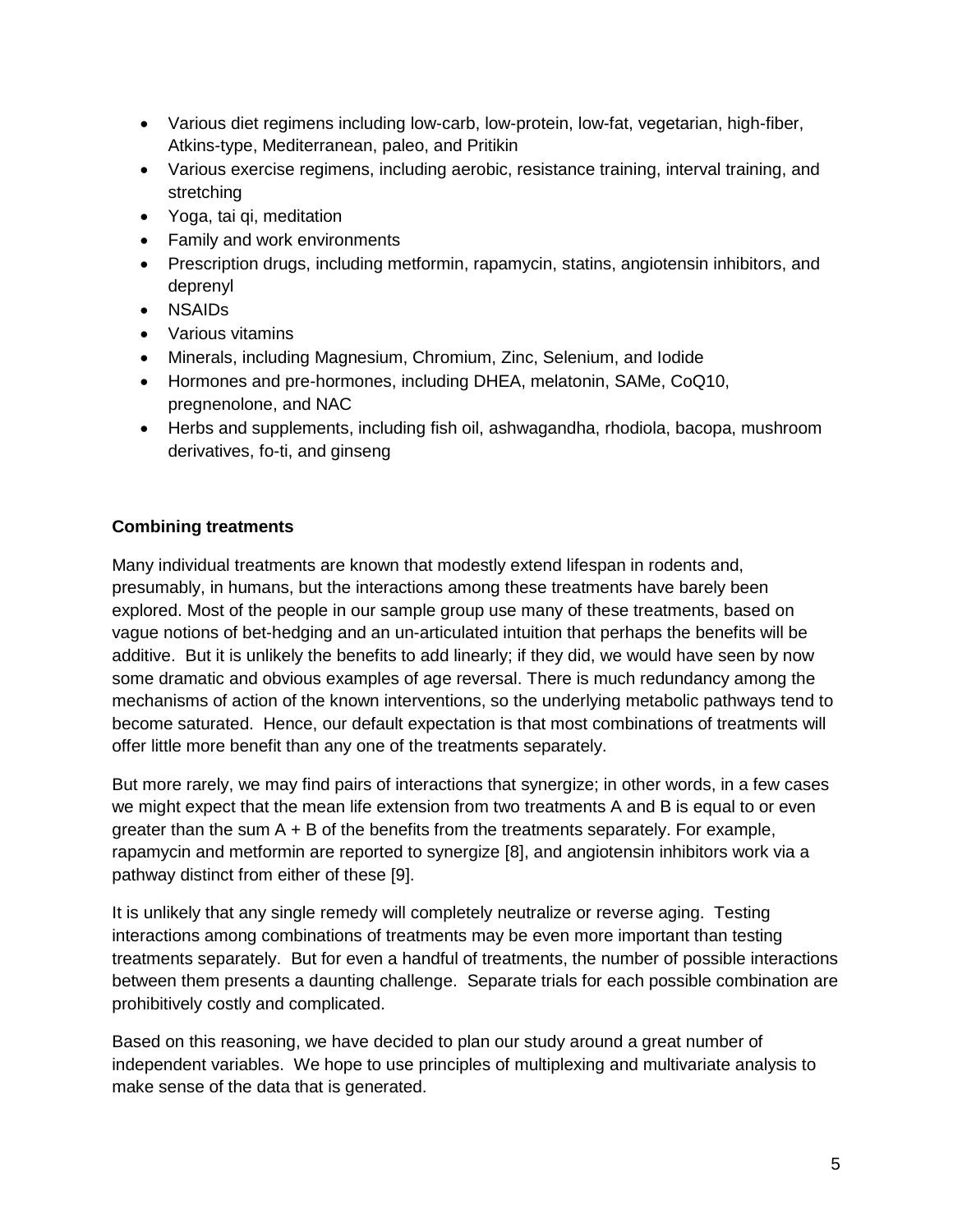Our first priority in analysis will be to focus on outliers, the subset of the test population who have scored the greatest decrease in methylation age over the two-year test. (Even if none of the treatments actually lead to age reversal, the standard error of the test is such that over a two-year timespan there will be substantial numbers of people who *appear to* have reduced their biological age.) This subset will be enriched in subjects who have had the greatest success in reducing the rate of aging, and we can look for commonalities among the programs of people who have been most successful. As demonstrated below (**How many subjects are needed?**), we expect that a "fat tail" in the distribution of rates of aging retardation is will be signature of anti-aging combinations that are particularly effective. We will consider our exploratory program to be successful to the extent that we identify a small number of combinations of treatments that are candidates for more detailed study in the future.

### **History of Methylation Clocks**

Cytosine is one of the four nucleic acids that combine to form DNA, and in most higher organisms, some of the cytosine within DNA has an extra methyl group, making 5-methyl cytosine. Methylation is modulated not within genes but at adjacent regions with high concentrations of cytosine, called CpG islands. High levels of methylation tend to suppress expression of adjacent genes, and can also have effects (by mechanisms unknow on expression of genes that are not nearby.

DNA Methylation is the best-studied and easiest to measure among many known mechanisms of epigenetic control. It has been known since the 1990s that human methylation patterns vary systematically, both by tissue type and by age. There is ongoing discussion whether changing methylation patterns are a driver of aging or a passive marker [\[10\]](#page-16-9).

The first practical methylation clock were developed by Hannum [\[11\]](#page-16-10) and independently by Horvath [\[12\]](#page-16-11), building on an idea of Teschendorff [\[13\]](#page-16-12). Horvath identified patient records for methylation measurements of tissue samples from 8,000 individuals, with associated ages. Methylation is recorded as a number between 0 and 1 for each Cytosine, indicating the proportion of that site that is methylated. He scanned the available genome for sites that changed most with age and varied least among different tissue types. His algorithm identified 353 sites, and derived a set of 353 multipliers, such that multiplying levels of methylation at each site and adding the products produced a number that could be mapped onto chronological age. About 55% of the sites gain methylation with age and 45% lose methylation.

The original Horvath clock correlates 0.95 with chronological age. The standard error in predicting any one individual's age is + 4 years. Averages of N individuals increase the accuracy of the clock by √N, so that the average of 100 individuals is accurate to 0.4 years. For our purposes, the relevant question is: measuring the same individual at two different times, how accurate is the difference in Horvath age compared to the elapsed time? There is little data on this thus far, but we might safely assume that it is well under 4 years, since standard error of 4 years represents mostly individual departures from the average, and the PhenoAge clock described below is somewhat more accurate. For calculations in this document concerning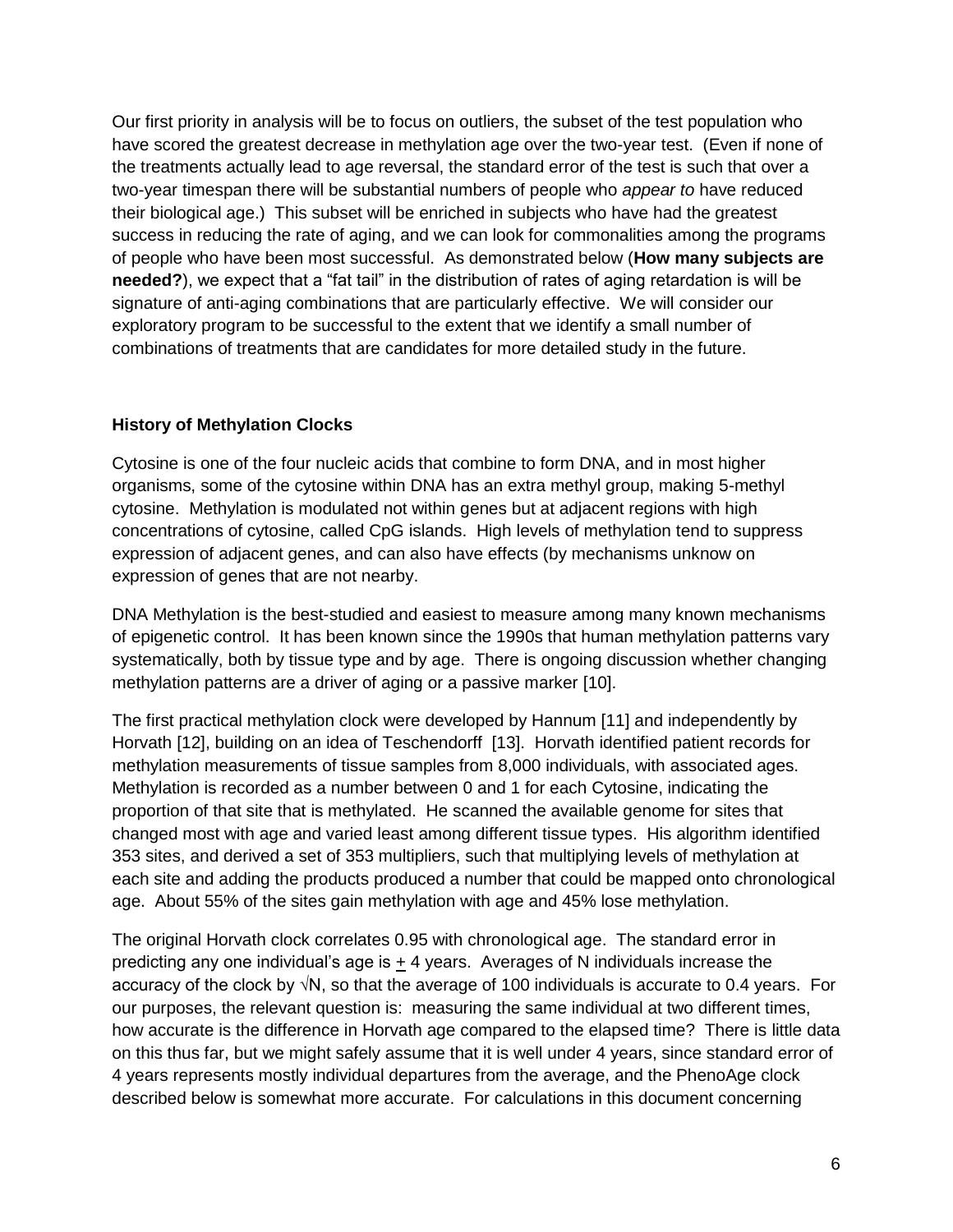accuracy and numbers of subjects needed, I have assumed that an optimized methylation clock will measure differences over time for the same individual with an accuracy of 1.5 years.

A methylation map of the genome represents 28 million numbers between 0 and 1, representing the proportion (in a sample of cells) of each of 28 million CpG sites that are methylated. 850,000 of these are covered in the EPIC test from Illumina, Inc, the largest commercial kit for methylation profiling. This represents less than 3% of all CpGs, but the selection is concentrated in areas that control expression of local (27%) and distal (7%) genes [\[14\]](#page-16-13). A "clock" is merely an algorithm for calculating an age from these 850,000 numbers. In practice, only a few hundred out of the 850,000 are used in the clock function, a sample of a sample.

Concurrently with Horvath, Hannum [\[11\]](#page-16-10) independently developed a clock that was more accurate and more parsimonious when specialized to blood samples. Five years on, there are several other clocks based on methylation. The smallest is based on a single site, but several others sample hundreds of methylation sites each. All clocks developed so far are linear in the sense that they are simple weighted averages of the methylation levels of (several hundred) sampled sites. The weighted average is not yet an age, because methylation levels do not change linearly over a lifespan; after the weighted average is computed, another function is derived (empirically) that maps the readout as an age. In other words, a clock consists of several hundred multiplier numbers, together with a function that translates the weighted average into "years".

The limitation to weighted averages is unnecessarily restrictive. It is probable that accuracy can be achieved beyond any of the extant clocks using separate nonlinear functions for each methylation site. (See **Improvements and Adaptations** below.)

As of this writing, the best predictor of age-related decline is the Levine/Horvath clock [\[15\]](#page-16-14), also called DNAm PhenoAge. It is based on 513 methylation sites and it is calibrated not to chronological age, but to a tighter measure of age-based health, derived from blood lipid profiles, inflammatory markers, insulin resistance, and other markers of age-related health, a composite which Horvath calls "phenotypic age". The PhenoAge clock is (by design) less well correlated with chronological age than the original, but it is better able to predict mortality than either the classic Horvath clock or chronological age itself. By this measure, the scatter has been greatly reduced. The PhenoAge clock is not yet optimized for the purpose of assessing year-to-year changes within an individual, nor is it specialized to the age range 45-65 of our study. We plan to use PhenoAge as a starting point to develop a clock specialized for our study.

#### **Statistical evidence that the PhenoAge Clock reliably measures biological age**

The most direct evidence comes from a meta-analysis based on historic data. Starting with frozen blood samples from the past, Levine and Horvath calculate PhenoAge as it was when the sample was drawn, and compare their results to the health and mortality histories after the blood draw. The Horvath Clock "predicts" the remaining life expectancy of the subjects more accurately than their chronolgical age [\[16\]](#page-16-15). There is less data available for the new PhenoAge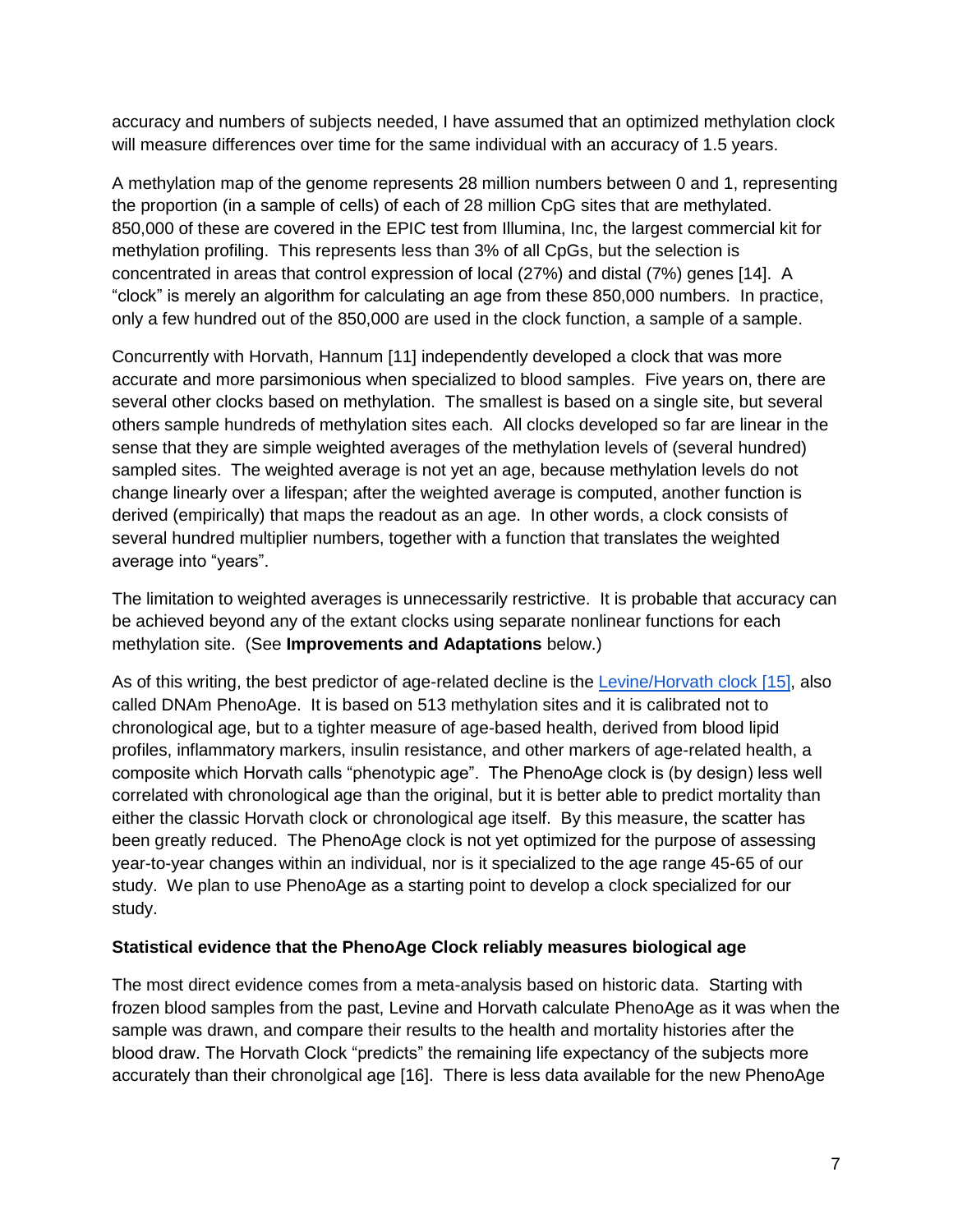clock, but strong indications it performs much better than the Horvath clock for this purpose [\[17,](#page-16-16) [18\]](#page-17-0)

Also, many of the life styles that promote long life have been confirmed to slow the PhenoAge clock, while, conversely, obesity and high blood pressure and insulin resistance have been found to accelerate aging as measured by the PhenoAge clock. Better statistics are available for the original Horvath clock, which has been studied for 5 years, but indications are that the PhenoAge clock performs better. Fig 1. Is copied from [\[18\]](#page-17-0).



*Figure 1 Comparison of three DNA methylation-based biomarkers of aging. The multi-tissue DNA methylation-based (DNAm) age estimator (blue line), also known as Horvath's clock, stands out in terms of its correlation with chronological age across multiple tissue types, its high accuracy in children, its strong correlation with gestational age (differentiation day) in neuronal cell culture models and the homogeneity of its age estimates across tissues, for example 30 tissue samples collected from a supercentenarian (>110 years). The phenotypic age estimator (green line)* or DNAmPhenoAge stands out in terms of its predictive accuracy for time to death, its association with smoking *status and its association with various markers of immunosenescence. In general, DNAm PhenoAge and DNAm Age as calculated by the single-tissue age estimator known as Hannum's clock (red line) outperform other blood-based biomarkers in regard to lifespan prediction.* 

- Epigenetic age correlates with progression of Alzheimer's and Parkinson's Disease [\[16\]](#page-16-15)
- Same for Arthritis [\[19\]](#page-17-1)
- Menopause moves the methylation clock forward. Early menopause is associated with accelerated methylation aging, and late menopause with younger methylation age.
- Epigenetic age is accelerated by obesity, blood sugar, insulin, and inflammation. S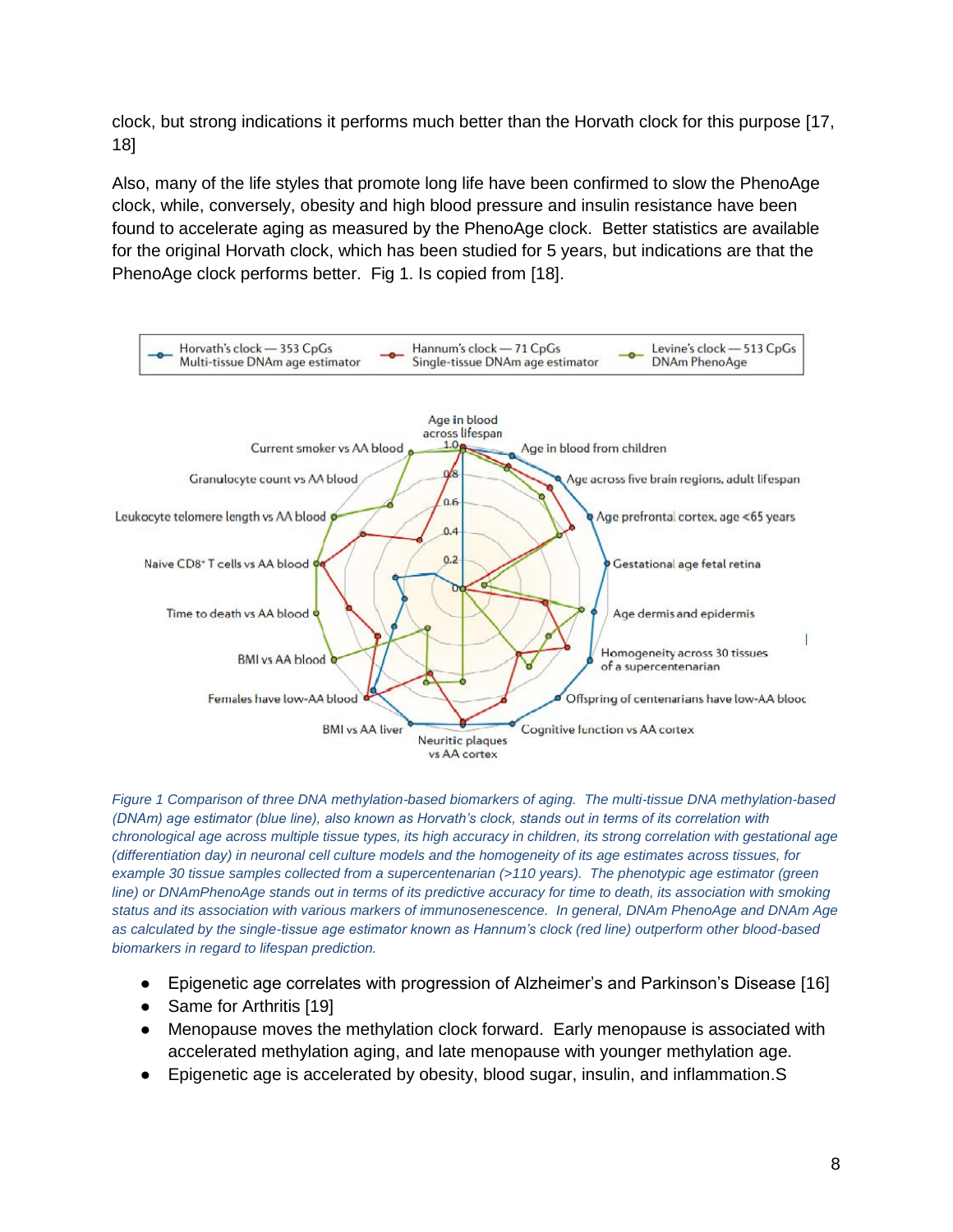- Epigenetic age is retarded by carotene supplementation, exercise, education, and by diets high in vegetables, fruits and nuts.
- Stem cell transplants lower epigenetic age dramatically (from a study of leukemia patients [\[20\]](#page-17-2)). Epigenetic age is set back ~8 years for a short period, but then accelerates to a set-forward a few years after treatment.

(All the above claims drawn from [\[18\]](#page-17-0).)

### **Theoretical foundation of the Horvath Clock**

The original Horvath clock was developed by a statistical process that took into account only chronological age. It was later validated as a better predictor than chronological age for risk of all-cause mortality and several diseases of old age. This fact is powerful evidence that methylation is measuring something fundamental about the aging process. If an individual's methylation age is higher or lower than his chronological age, the difference is a predictor of his disease risk and how long he will live. This can only be true if methylation is associated with a fundamental cause of age-related decline and is not merely a "marker" of aging.

Development of an embryo to a fetus to a child to an adult takes place under epigenetic control [\[21,](#page-17-3) [22\]](#page-17-4). An emerging theory the last 7 years is that the epigenetic program continues after growth ends, and that aging is the result. De Magalhaes [\[23\]](#page-17-5), Rando [\[24\]](#page-17-6), [Blagosklonny](https://www.tandfonline.com/doi/pdf/10.4161/cc.5.18.3288) [\[25\]](#page-17-7) Johnson [\[26\]](#page-17-8) and [Mitteldorf](https://www.ncbi.nlm.nih.gov/pubmed/26608516) [\[27\]](#page-17-9) all have independently proposed an epigenetic basis for aging. This fits with the observed fact that much of the change in methylation is continuous, from development through aging [\[28\]](#page-17-10). According to the epigenetic theory, the root cause of aging is that different sets of genes are expressed at different times of life. Whether the epigenetic changes responsible for aging constitute an evolved adaptation [\[27,](#page-17-9) [29\]](#page-17-11) or whether it is a kind of inertia that continues past its usefulness to the individual [\[23,](#page-17-5) [30\]](#page-17-12) is an interesting theoretical question, but irrelevant to the question of the clock's usefulness in testing interventions. In either case, the fact that epigenetics drives aging lends credence to the idea that methylation should be closely associated with biological age.

Parabiosis experiments [\[31-33\]](#page-17-13) support the idea that factors circulating in the blood can rejuvenate remote tissues. This is indirect support for the epigenetic foundations of aging, because these blood factors come from gene expression in cells—especially but not exclusively endocrine cells. The experiments suggest that aging at the cellular level is reversible via a young signaling environment. It is to be hoped that epigenetic reprogramming of endocrine cells will trigger release of youthful signals. More modestly, slowing of the epigenetic clock ought to slow changes in the age-dependent circulating signals, retarding aging system-wide.

#### **Skepticism, Doubts, and Counter-arguments**

A. **Methylation clock untethered to gene expression** — Methylation sites queried in the aging clocks have been derived empirically without reference to theory or to biochemistry. Attempts to correlate these sites with expression of known genes have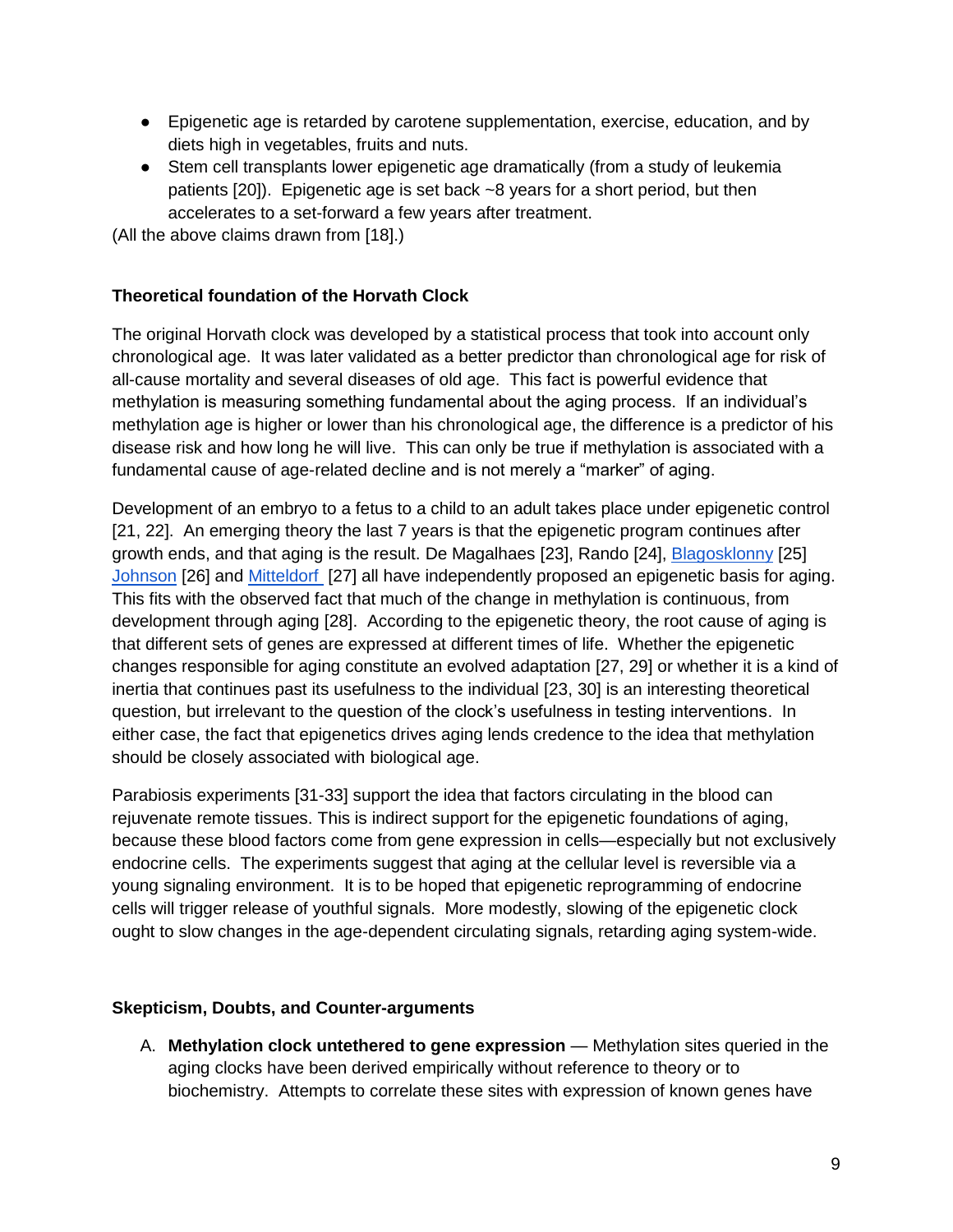achieved quite limited success thus far [\[14\]](#page-16-13). Expression of some inflammatory cytokines have been associated with increased methylation age, and, paradoxically, telomerase expression has been linked to *accelerated* methylation aging [\[18\]](#page-17-0). But most sites of the Horvath, Hannum, and Levine clocks have yet to be linked to gene expression. This constitutes a gap in our understanding of how the clocks work, and cause for questioning whether their basis is fundamental to aging. The most parsimonious explanation is that methylation controls expression of genes far from the methylation site in ways that have yet to be catalogued.

- B. **'Epigenetic drift'**  Many authors still write about changes in methylation during aging as ["epigenetic drift"](https://www.jci.org/articles/view/69735) [\[34\]](#page-17-14), as though these changes were wholly stochastic. This represents an attempt to reconcile the self-destructive potential of epigenetic changes over a lifespan with a perspective dismissive of the idea that programmed aging might be an evolutionary adaptation. While it is true that gene expression does become more random with age, it is also true that there are specific gene expression changes associated with aging—the methylation clock is based on such programmed changes. Many of the known changes appear to have wholly detrimental effects on the metabolism, and indeed some of these changes correspond to the human aging phenotype [\[17\]](#page-16-16).
- C. **Perhaps gene expression changes are a response to damage, the body's attempt to mitigate aging.** This is the suspicion that haunts the aging clock. If this is the case, interventions that thwart the mitigation would come out looking like age reversal, but in fact they would have the opposite effect, increasing risk of disease and mortality. Support for this idea comes from the prejudice that says "the body would never purposefully destroy itself." The strongest evidence for this idea is that genetic variations associated with longer telomeres are correlated with older methylation age [\[10\]](#page-16-9). But many others among the programmed changes have been shown to be detrimental. For example, "DNA PhenoAge acceleration was found to be associated with increased activation of pro-inflammatory and interferon pathways and decreased activation of the transcriptional and translational machineries, the DNA damage response and nuclear mitochondrial signatures" [quote from [\[18\]](#page-17-0), referenced therein to [\[17\]](#page-16-16)]
- D. **Not all anti-aging interventions affect the PhenoAge or Horvath clocks.** This could be a substantial problem if it turns out that there are effective anti-aging strategies that work in ways undetectable by the PhenoAge clock or, conversely, if some strategies are able to set back the PhenoAge clock without reducing risk of age-related disease. "For example, within a 9-month follow-up period, the substantial weight loss resulting from bariatric surgery was not associated with a reduction in epigenetic age of human liver tissue samples" [quote from [\[18\]](#page-17-0); referenced therein to [\[35\]](#page-17-15)] To the extent we think that bariatric surgery is a legitimate anti-aging strategy, this hints at a problem that could be more general.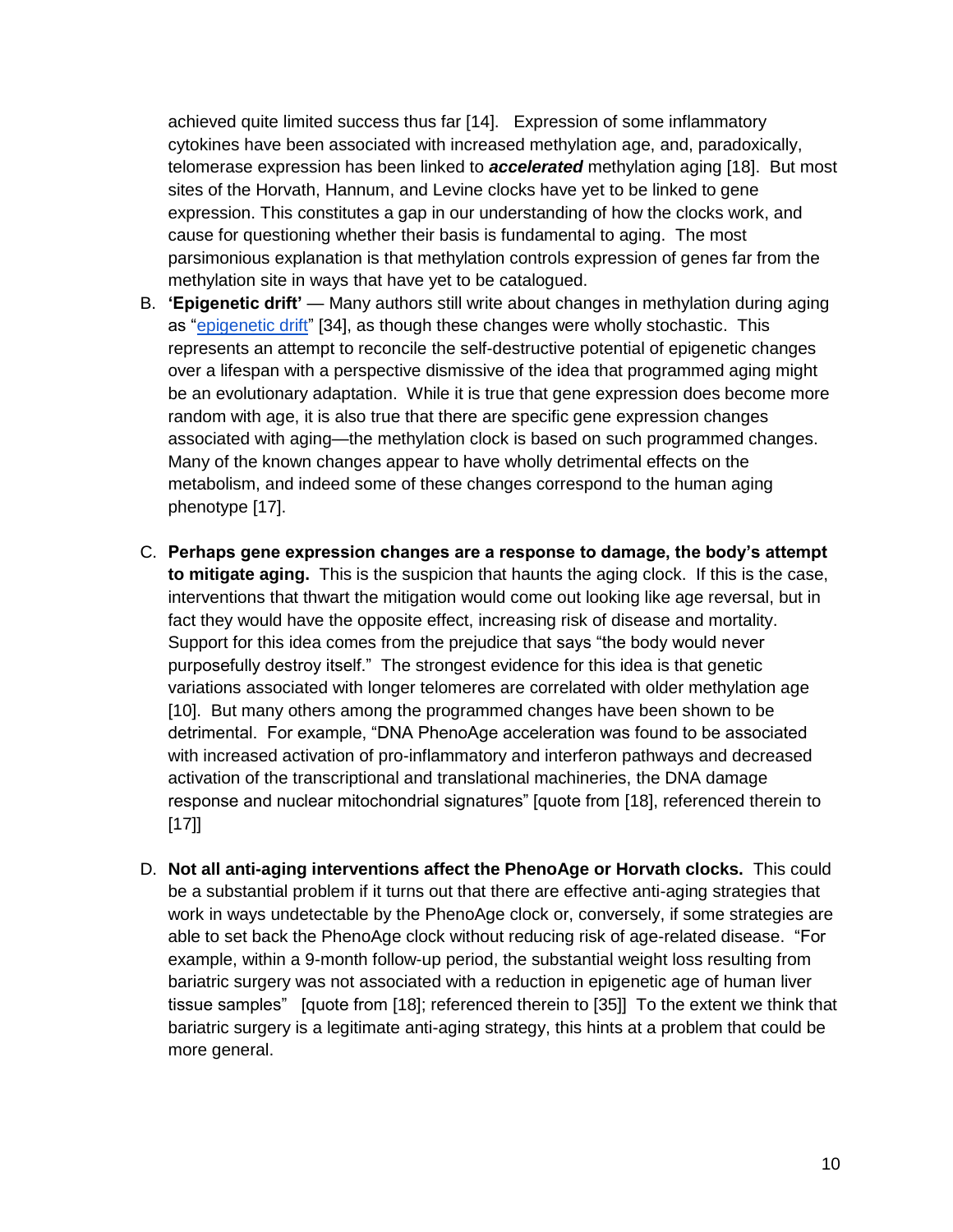### **Improvements and adaptations of the Horvath clock**

For present purposes, the PhenoAge clock is a substantial improvement on the original Horvath clock, attained by calibrating it against health indicators and not just chronological age. There are at least three more ways in which the methylation age test can be improved

- A. The original clock and all its successors thus far have been based on simple linear combinations of different methylation sites. But we know that different methylation sites change with age on different schedules. With mathematics that is just a bit more complicated, it is possible to adapt the clock's sensitivity to each site in accordance with its unique age trajectory. This change to the algorithm ought to improve the clock's accuracy for *any* application.
- B. The clock might be specialized to the application of testing anti-aging effects on individual humans, i.e., comparing biological age for the same individual at two different times. Some of the scatter in the plot of DNAmAge is due to variation from one individual to another, and some is due to other random factors that don't depend on the individual. In the past, there was little data available for the same individual at two different times, but this is changing, and now it is feasible to separate the two kinds of scatter. The clock can then be specialized to report age differences even more accurately.
- C. Again, for the particular application proposed, there is no need for a clock that works generally on any age, from pre-birth to centenarian. If all the people in the study are between the ages of 45 and 65, then the clock might be specialized to be more accurate in this age range, at the expense of losing accuracy for younger and older subjects who aren't part of the study. It may be worthwhile to take this idea even further and have specialized sub-clocks calibrated for narrow age ranges. Derivation of the algorithms of these specialized clocks will demand more training data than is now available.

Tightening the accuracy of the clock affects the amount of information that can be derived from a given number of experimental subjects. The DNAm PhenoAge clock correlates 96% with phenotypic age. If this can be raised to 98%, the number of human subjects required to detect a given anti-aging benefit is reduced by half. Conversely, for the same effort and expense, we will be able to derive more information about more treatment strategies.

If we can indeed construct a clock with 98% correlation accuracy, a new benefit will be available: Accuracy at that point will be approaching the point where a single individual might detect benefits over the course of two years. This will be a gateway to individualized medicine, as individuals will be able to use the methylation clock for feedback on whatever strategies they use consistently. Self-experimentation is elevated from guesswork based on subjective response in real time to a science based on objective measurement.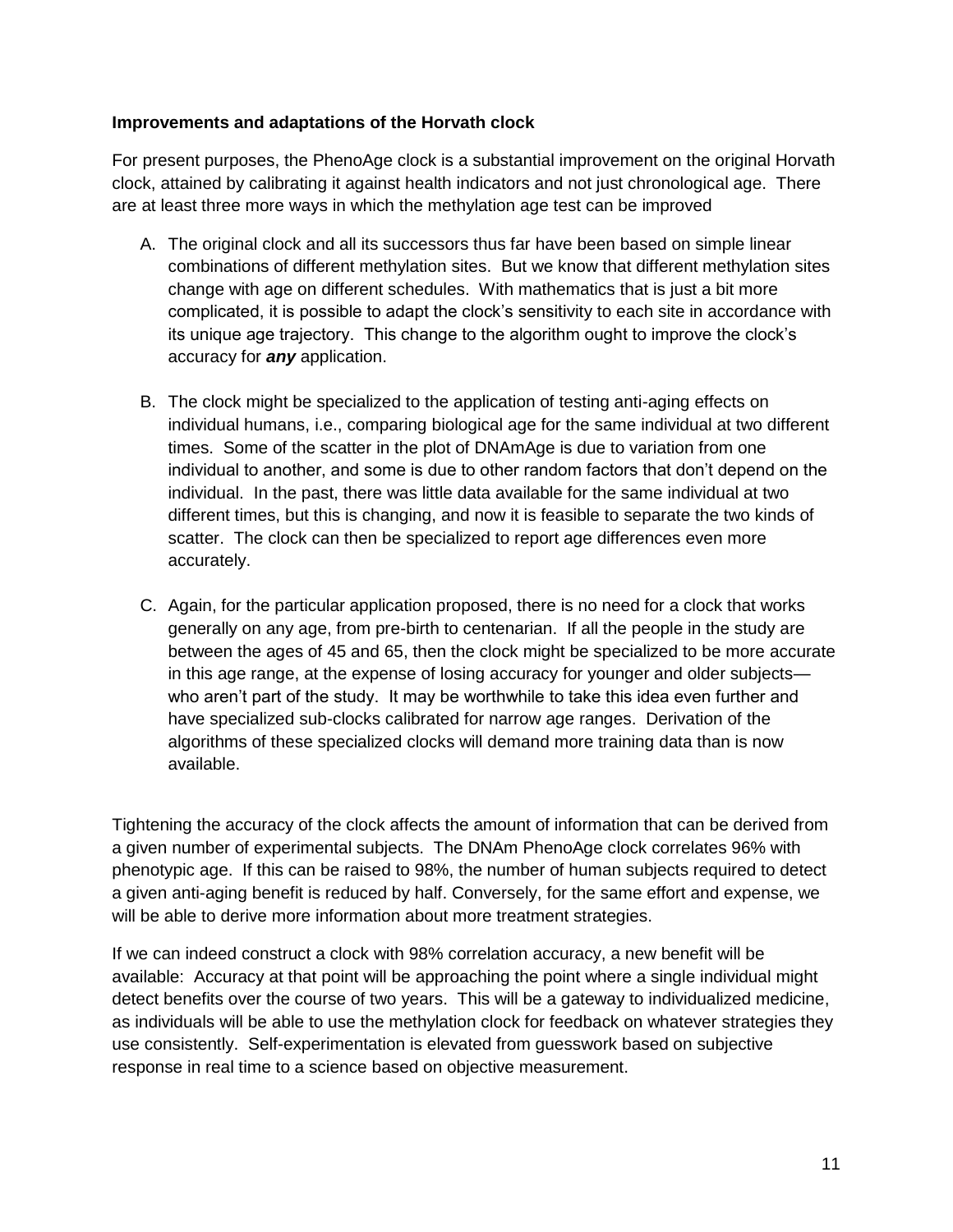#### **How many subjects are needed?**

This is an exploratory study, and we do not know what we will find. That said, it is worthwhile to target the size of the study based on a hypothesized benefit and sufficient statistical power to detect that benefit should it exist in our data.

To this end, I created a computer simulation based on the following assumptions:

- There are 20 plausible anti-aging measures, each of which has a prevalence between 0.2 and 0.8 in the population we are studying. They are distributed through the population independently.
- The 20 measures have an average benefit of 0.05, interpreted to mean that they slow the rate of aging by 5%. The benefits are normally distributed with a standard deviation of 0.05, so that the best of them is likely to slow aging by 15%, while some of the worst actually accelerate aging.
- Almost all combinations of these benefits are redundant. The combined effectiveness of a set of anti-aging measures is equal to the best single measure pursued separately.
- But (by assumption) one combination of three (out of the  $C(20,3)=1140$  possible triples) has an extraordinary synergy, and slows aging by X%. If such a magic triplet exists, it is the most compelling purpose of our study to assure that it is identified.

As we saw above, the best available methylation clocks have uncertainty for each individual test of about 1.5 years. The difference between two measured ages will have an uncertainty  $\sqrt{2}$ times higher than this, under the worst case assumption that the two errors are independent random variables. But aging markers are now recognized as an important research tool, and several groups are making rapid progress toward development of new markers [Horvath, personal communication; Kennedy, personal communication]. For purposes of this calculation, I have assumed that a specialized clock can be developed that measures the difference in age for a given individual with a normal distribution that has width 1.5 year.

Without going through the full simulation, the following calculation can provide a rough guide to what can be achieved with 5,000 subjects. Every given triple of aging measures will be adopted on average by roughly 1/8 of the subjects ( $\frac{1}{2}$  \*  $\frac{1}{2}$  \*  $\frac{1}{2}$ ). We assumed that the distribution of the errors in measured ages has a standard deviation of 1.5 year, and averaging 625 subjects, the standard deviation of the mean is about  $1.5/\sqrt{625} = 0.06$  year. We need three standard deviations for an effect to stand out above the noise, and that is 0.18 year. Over a two-year time period, under ideal assumptions, we would be able to detect (0.18 years / 2 years), which is a 9% deceleration of the rate of aging. The calculation below shows that the simulated result is somewhat less sensitive than this, and in real life with dropouts, inaccurate reporting, individual variation, and other departures from ideal assumptions, it may be reasonable to detect a 20 or 30% effect on the rate of aging at the smallest. If a combination of available treatments exists that offers benefits of this magnitude, we would certainly be interested to know about it.

In the simulated analysis, I compared the average benefit for each of the possible triples, and counted a success if the one presumed synergistic combination was ranked first or second (out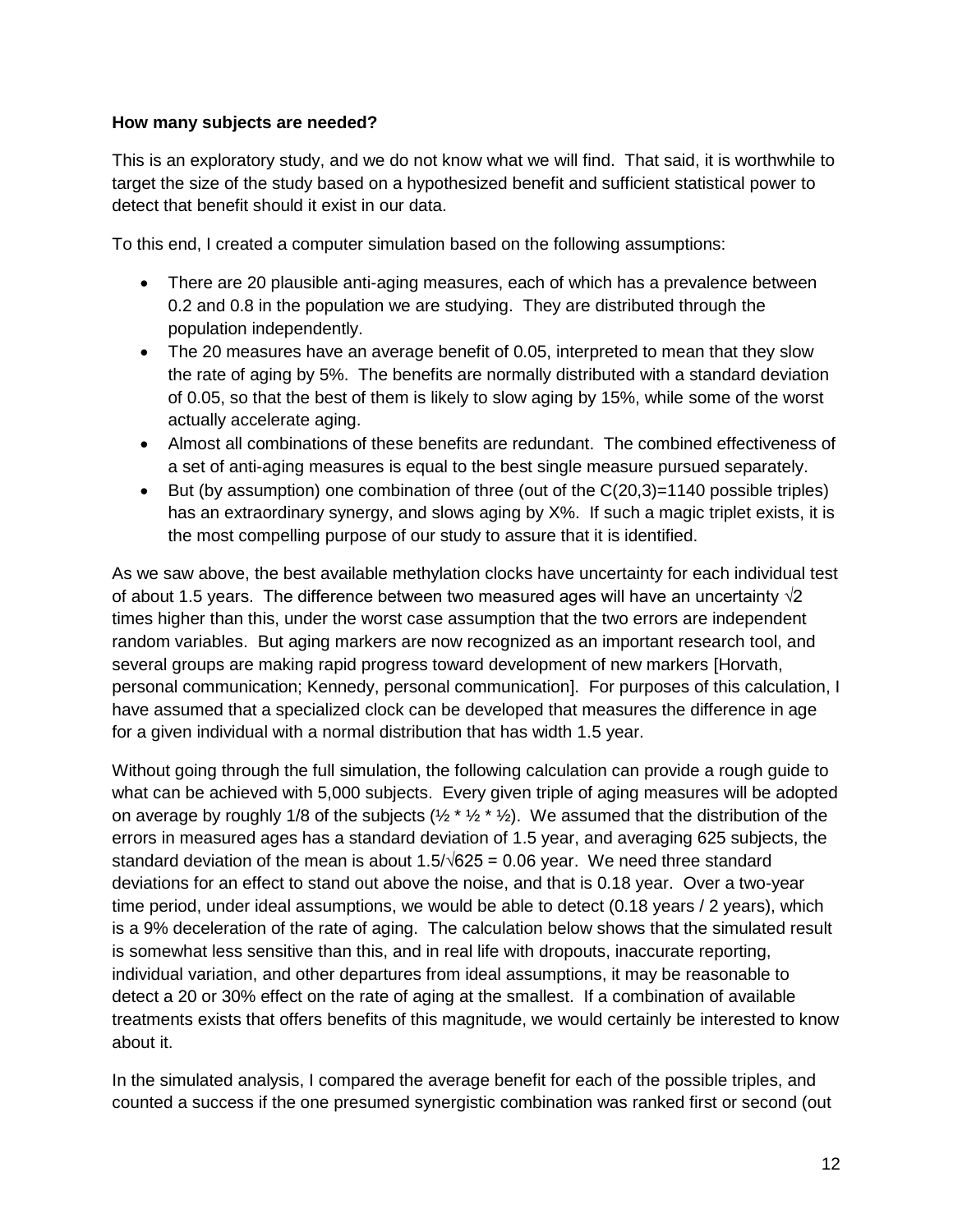of 1140) in analysis of the computer-generated data. Since both generation and analysis of the data is quick once the program is written, I was able to evaluate many thousands of scenarios to estimate the average probability that the single synergistic triple would be detected.





*Figure 2 The number of subjects needed in order to have an 80% assurance of detecting a synergy, plotted against the size of the synergy on the x axis.*

Given the planned size of our study (5,000 subjects), what is the probability of detecting a synergy of a given size? This result is plotted in Fig 3.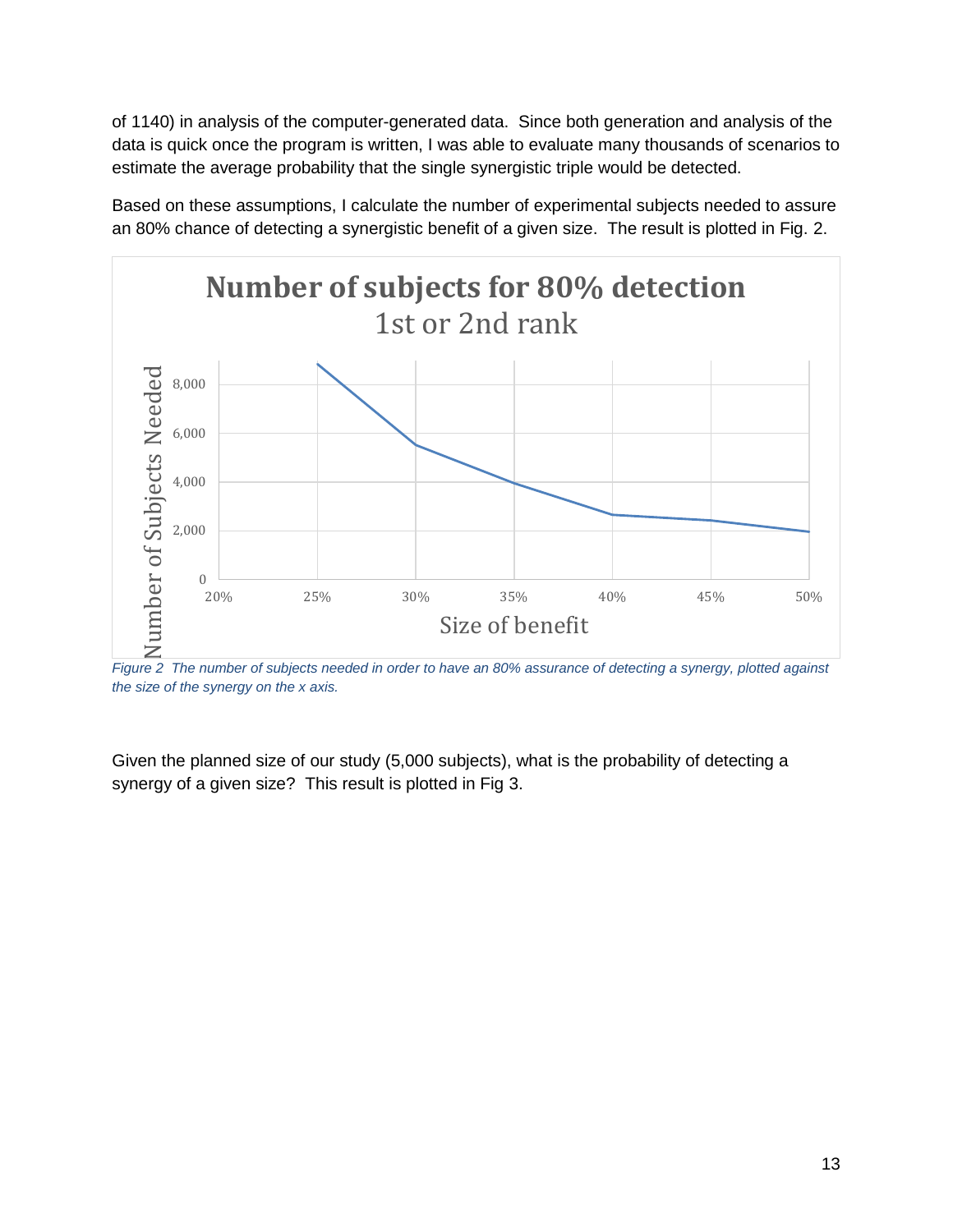

*Figure 3 For a study including 5,000 subjects, what is the probability of detecting a three-way synergy as described above, as a function of the size of the synergy.*

### **How will we know if we have identified a synergistic combination?**

This is an exploratory study, and we will look at the data on its face for suggestions of interesting patterns of any kind. One disappointing but informative possibility is that among this collection of well-informed early adopters no coherent subset has achieved more than a 15% deceleration of the aging rate (+20 months biological age in the course of 24 months chronological age). The most promising result will be the one outlined just above, namely, the identification of a combination of two or three or four anti-aging measures that synergize to offer age retardation of 25% or more. One sign that this is the case would be a long, asymmetric tail on the distribution of age retardation calculated for all possible three-way combinations. The reason for this is as follows:

Imagine, as in the simulation above, a universe of 20 anti-aging measures, of which each subject in the study has adopted some and not adopted others. There are C(20,3)=1140 triples among these 20 measures. For each of these triples, calculate the average age retardation for just that subset of individuals who have adopted all three measures (no matter what other measures they may also have adopted). Under the null assumption of no synergy, the distribution of the 1141 age retardations will look like fig 4. (Of course, the averages are calculated on results as measured, including a random error of order 1.5 years, as assumed above.)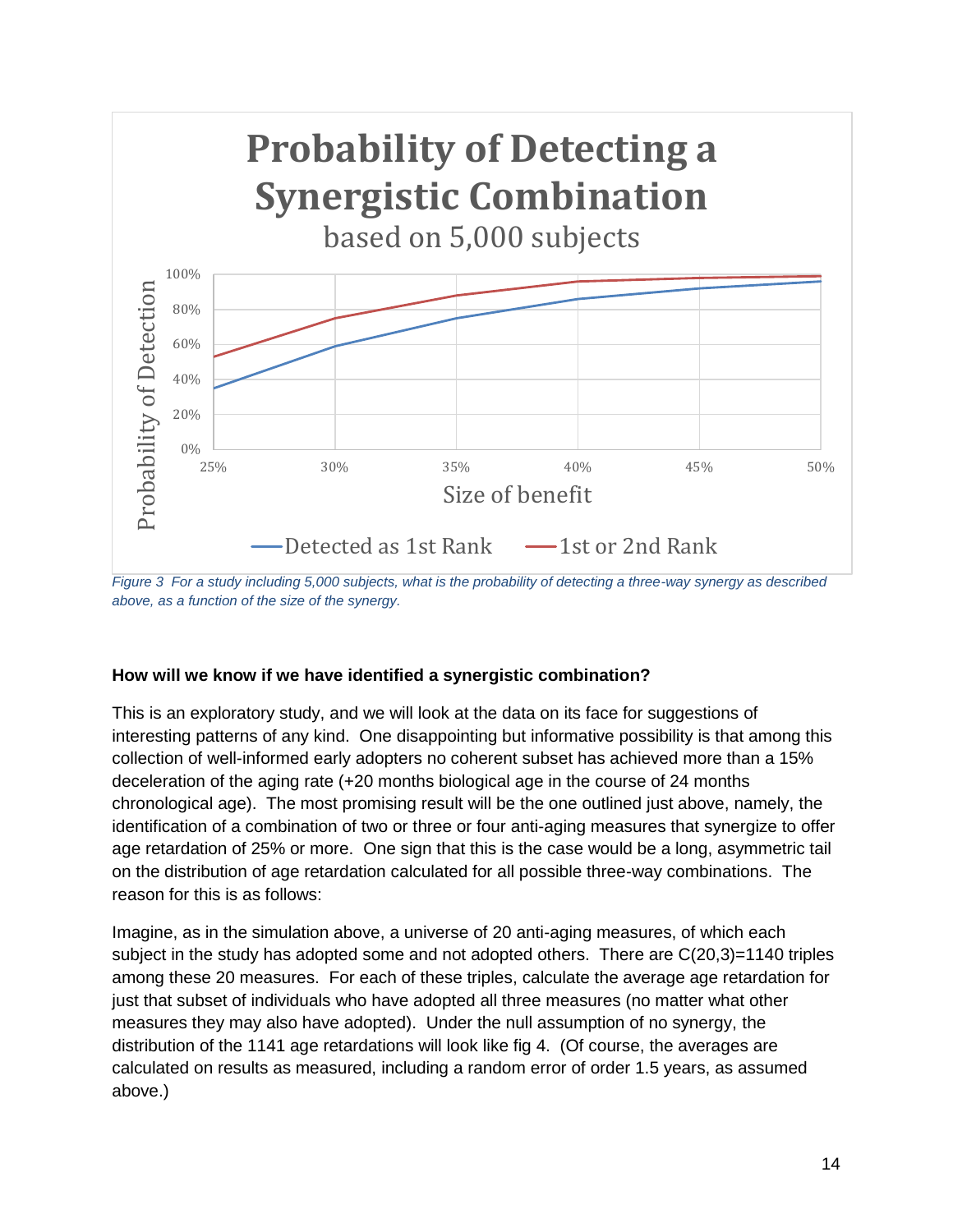

*Figure 4 Distribution of average age retardation for subjects that include each of 1141 combinations of 3 measures out of a universe of 20. Calculated under the assumption that there is no synergy, and all measures are mutually redundant.*

But if there is one combination of three that offers age retardation of 25%, the same plot looks like fig. 5.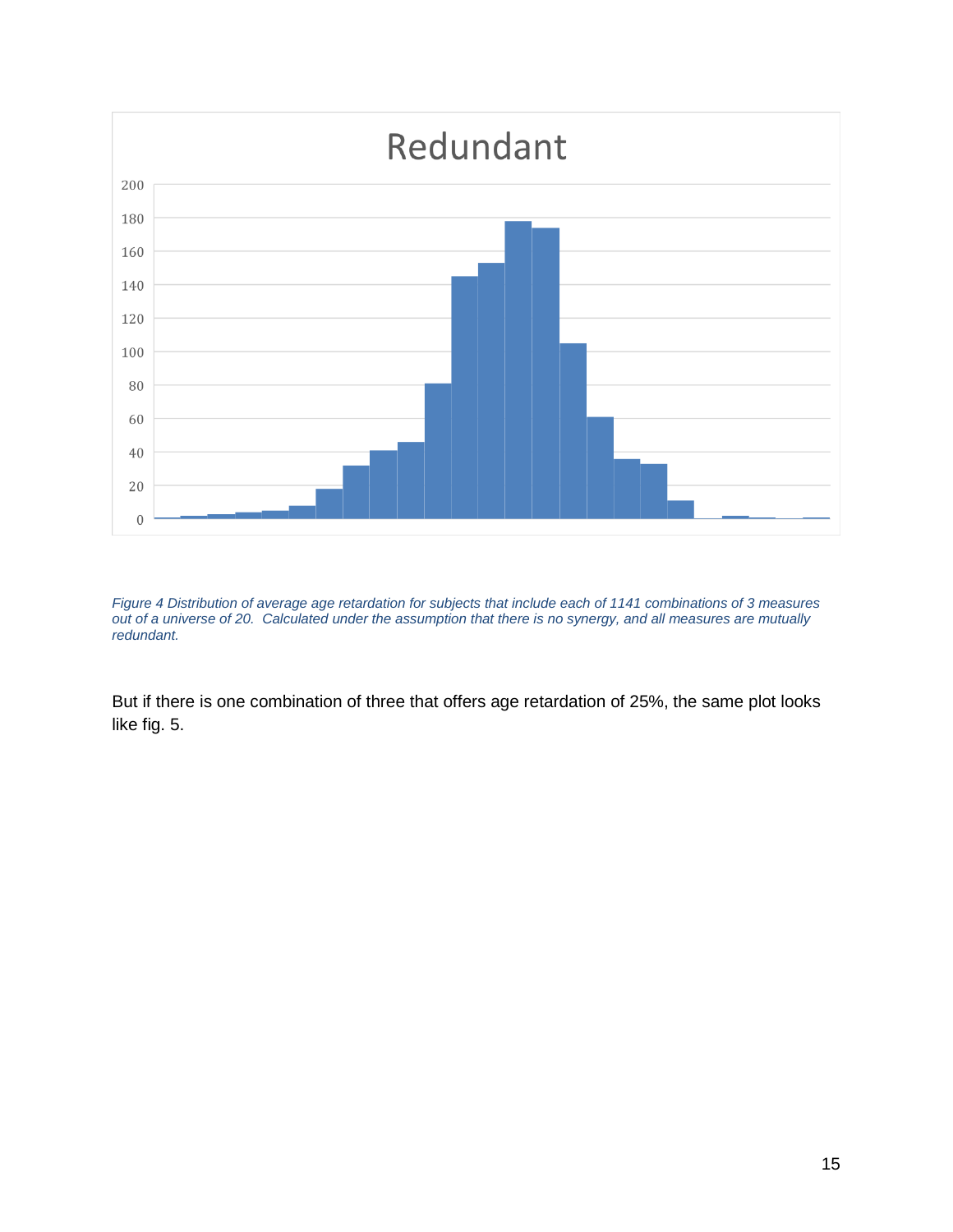

*Figure 5 Calculated as in Fig 4 for the case where there is a single synergistic triple. Note the long tail that connects the outliner on the right, consisting of all those triples that overlap with the synergistic triple, having 2 out of 3 measures in common.*

The synergistic triple is alone at the far right. The reason for the long tail in the distribution connecting the synergistic triple to the rest of the distribution is that there are 51 other triples that overlap with the synergistic triple, sharing 2 out of 3 measures in common. For each of these, about half of the subjects counted in the average actually have deployed the synergistic combination, pulling their average up.

Figures 4 and 5 are included merely as examples. Other patterns might indicate other patterns of synergy, and we plan to approach the data without preconceptions about what it might reveal.

#### **Summary**

In the future, there will undoubtedly be exceptional strategies that have substantial effect on lifespan but no effect on methylation clocks. Conversely, there will be Type I errors—strategies that set the methylation clock back and yet have no effect on life expectancy. But we expect that these will be exceptions. There is extant evidence for a substantial overlap between interventions that extend lifespan and interventions that decelerate the methylation clocks. Given that exploration with this measure is projected to be 10 times faster and 100 times cheaper than traditional epidemiology, it is worthwhile to pursue methylation assessments now for all known and suspected anti-aging strategies.

If these projected savings are realized, human trials will be less expensive (and, of course, more relevant) than rodent testing for a large class of interventions. At present, there is no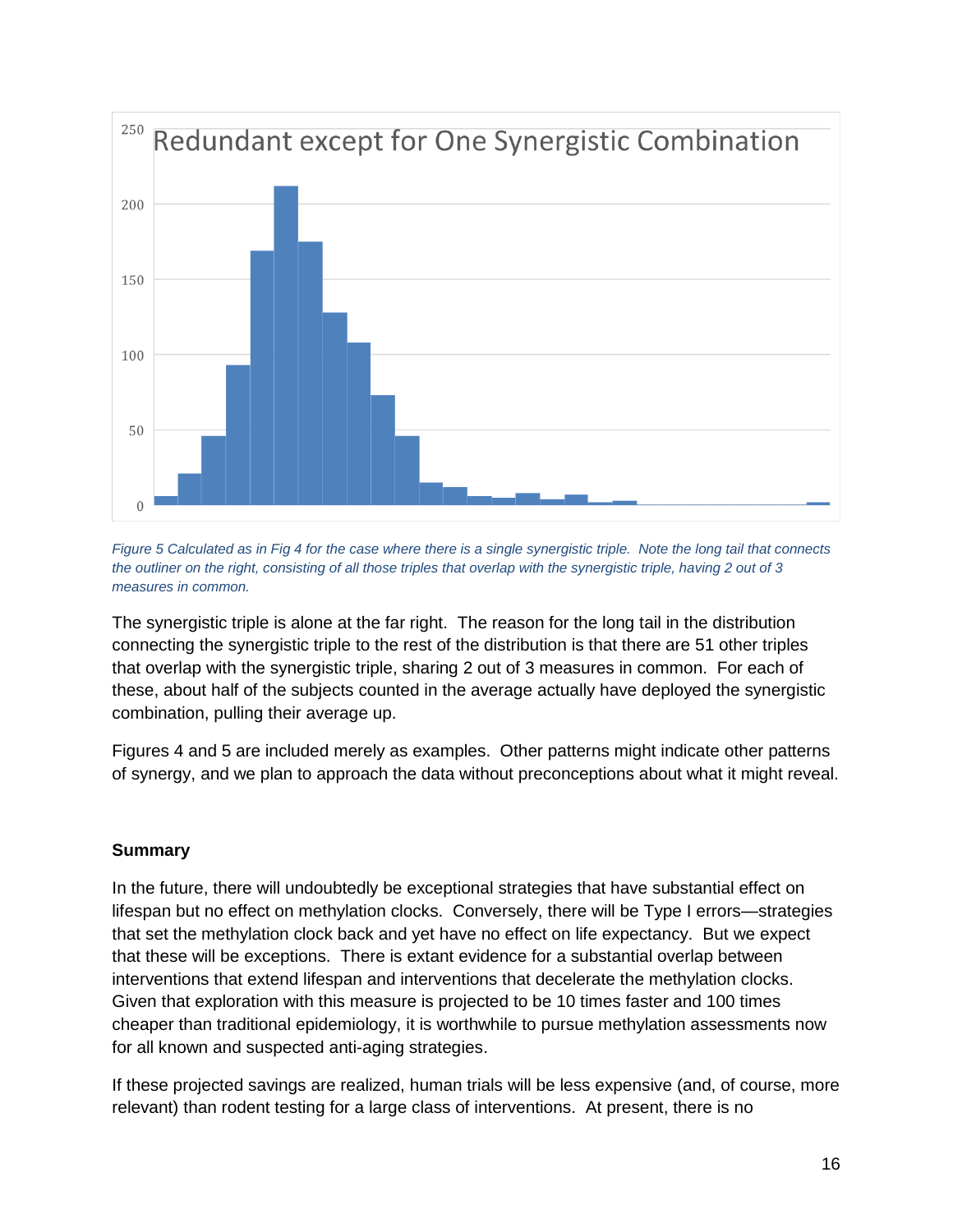methylation clock for mice with comparable accuracy to the human clock, but clocks for rodents and other mammals are under development in the Horvath lab. Such a clock could slash the cost of rodent testing, so that a great number of interventions could be tested with an unprecedented level of efficiency. (Calibration of a mouse clock may not require the tens of thousands of subjects that have been used for humans because we have inbred mouse populations that are genetically homogeneous.)

High-throughput testing of the dozens of proposed anti-aging interventions that are presently backlogged should soon be a practical and affordable reality.

# REFERENCES

- <span id="page-16-0"></span>1. Mattison, J.A., et al., *Impact of caloric restriction on health and survival in rhesus monkeys from the NIA study.* Nature, 2012.
- <span id="page-16-1"></span>2. Colman, R.J., et al., *Caloric restriction reduces age-related and all-cause mortality in rhesus monkeys.* Nature communications, 2014. **5**.
- <span id="page-16-2"></span>3. Mitteldorf, J., *An Incipient Revolution in the Testing of Anti-aging Strategies* Biochemistry (Mosc.), 2018. **83**(forthcoming).
- <span id="page-16-3"></span>4. Schork, N.J., *Personalized medicine: time for one-person trials.* Nature, 2015. **520**(7549): p. 609-611.
- <span id="page-16-4"></span>5. Moskalev, A., et al., *Geroprotectors.org: a new, structured and curated database of current therapeutic interventions in aging and age-related disease.* Aging (Albany NY), 2015. **7**(9): p. 616-628.
- <span id="page-16-5"></span>6. Anisimov, V.N., *[Pineal gland, biorhythms and aging of an organism].* Usp Fiziol Nauk, 2008. **39**(4): p. 40-65.
- <span id="page-16-6"></span>7. Anisimov, V.N. and V.K. Khavinson, *Peptide bioregulation of aging: results and prospects.* Biogerontology, 2010. **11**(2): p. 139-149.
- <span id="page-16-7"></span>8. Singh, A.K., et al., *Synergistic effect of rapamycin and metformin against age-dependent oxidative stress in rat erythrocyte.* Rejuvenation Research, 2017(ja).
- <span id="page-16-8"></span>9. Blagosklonny, M.V., *From rapalogs to anti-aging formula.* Oncotarget, 2017. **8**(22): p. 35492-35507.
- <span id="page-16-9"></span>10. Horvath, S. and K.J.N.R.G. Raj, *DNA methylation-based biomarkers and the epigenetic clock theory of ageing.* 2018: p. 1.
- <span id="page-16-10"></span>11. Hannum, G., et al., *Genome-wide methylation profiles reveal quantitative views of human aging rates.* Mol Cell, 2013. **49**(2): p. 359-367.
- <span id="page-16-11"></span>12. Horvath, S., *DNA methylation age of human tissues and cell types.* Genome biology, 2013. **14**(10): p. R115.
- <span id="page-16-12"></span>13. Teschendorff, A.E., et al., *Age-dependent DNA methylation of genes that are suppressed in stem cells is a hallmark of cancer.* Genome research, 2010. **20**(4): p. 440- 446.
- <span id="page-16-13"></span>14. Pidsley, R., et al., *Critical evaluation of the Illumina MethylationEPIC BeadChip microarray for whole-genome DNA methylation profiling.* Genome biology, 2016. **17**(1): p. 208.
- <span id="page-16-14"></span>15. Levine, M.E., et al., *An epigenetic biomarker of aging for lifespan and healthspan.* Aging (Albany NY), 2018. **10**(4): p. 573-591.
- <span id="page-16-15"></span>16. Chen, B.H., et al., *DNA methylation-based measures of biological age: meta-analysis predicting time to death.* Aging (Albany NY), 2016. **8**(9): p. 1844-1859.
- <span id="page-16-16"></span>17. Levine, M.E., et al., *An epigenetic biomarker of aging for lifespan and healthspan.* bioRxiv, 2018: p. 276162.